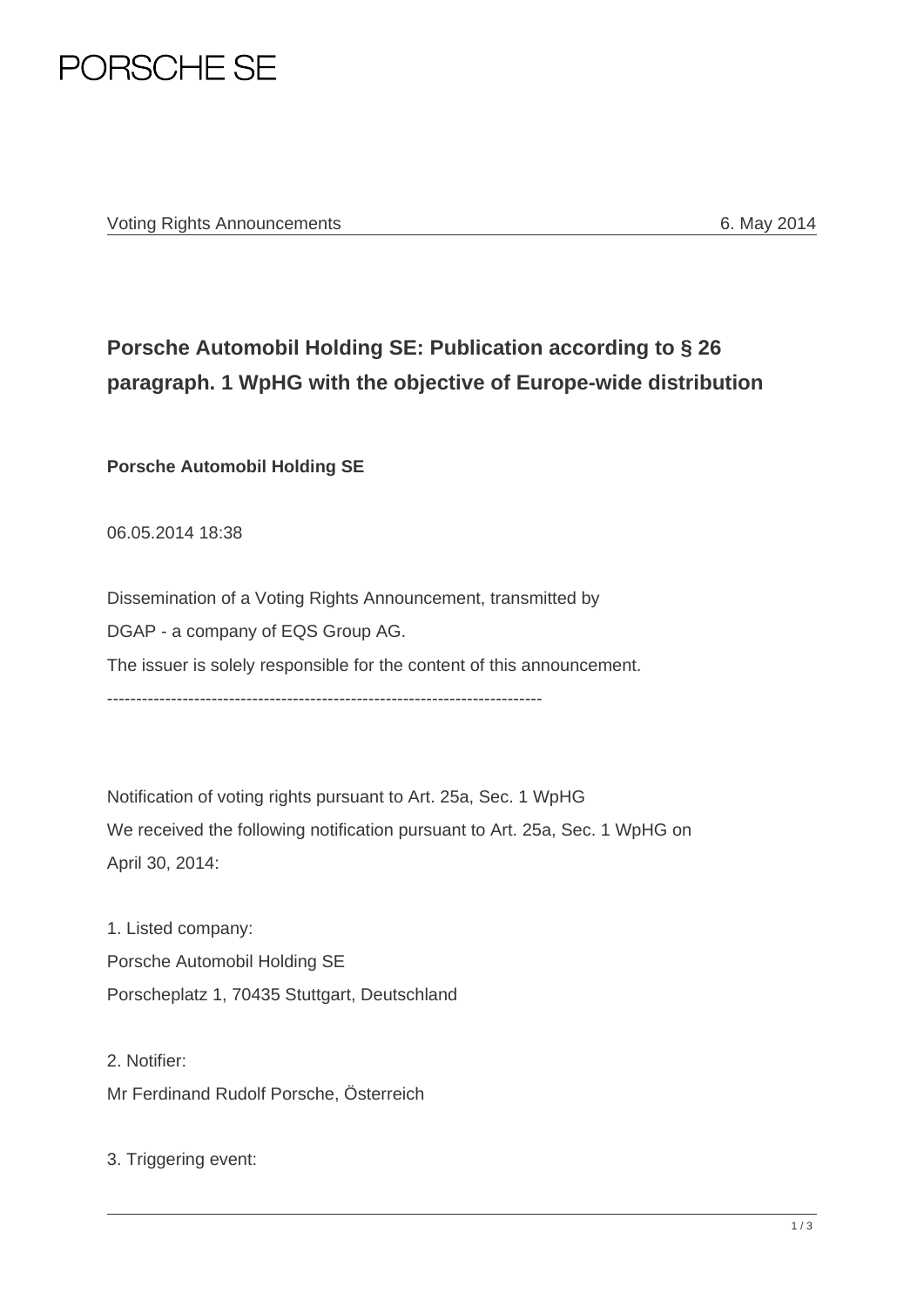## PORSCHE SE

Exceeding Threshold

4. Threshold(s) crossed or reached: 5%, 10%, 15%, 20%, 25%, 30%, 50% and 75%

5. Date at which the threshold is crossed or reached: 30.04.2014

6. Total amount of voting rights: 100% (equals 153125000 voting rights) calculated from the following total number of voting rights issued: 153125000

7. Detailed information on the voting rights proportion:

Voting rights proportion based on financial/other instruments pursuant to Art. 25a, Sec. 1 WpHG: 100% (equals 153125000 voting rights)

thereof held indirectly: 0% (equals 0 voting rights)

Voting rights proportion based on financial/other instruments pursuant to sec. 25 WpHG: 0% (equals 0 voting rights)

thereof held indirectly: 0% (equals 0 voting rights)

Voting rights pursuant to sec. 21, 22 WpHG: 0% (equals 0 voting rights)